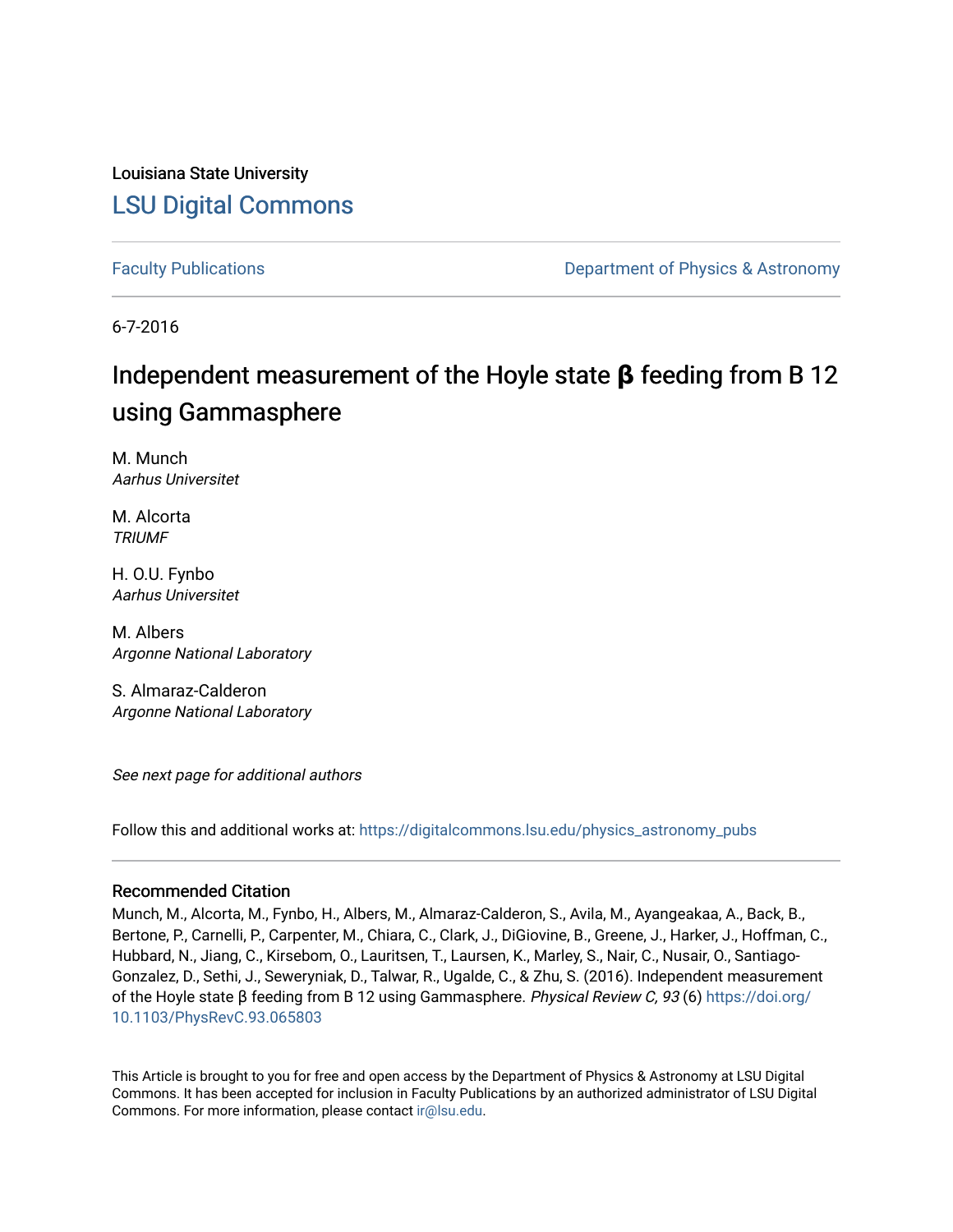## Authors

M. Munch, M. Alcorta, H. O.U. Fynbo, M. Albers, S. Almaraz-Calderon, M. L. Avila, A. D. Ayangeakaa, B. B. Back, P. F. Bertone, P. F.F. Carnelli, M. P. Carpenter, C. J. Chiara, J. A. Clark, B. DiGiovine, J. P. Greene, J. L. Harker, C. R. Hoffman, N. J. Hubbard, C. L. Jiang, O. S. Kirsebom, T. Lauritsen, K. L. Laursen, S. T. Marley, C. Nair, O. Nusair, D. Santiago-Gonzalez, J. Sethi, D. Seweryniak, R. Talwar, C. Ugalde, and S. Zhu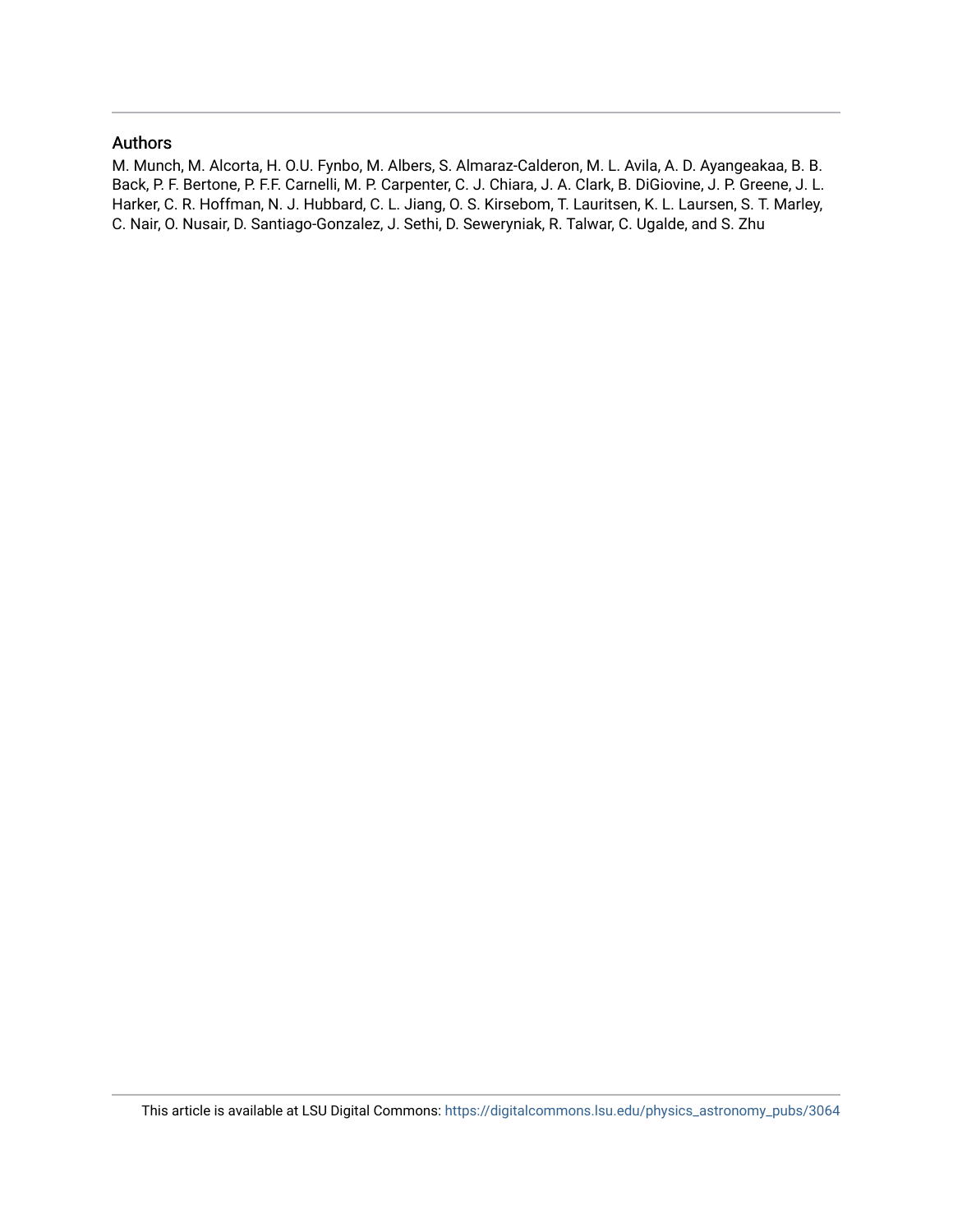

# CHORUS

This is the accepted manuscript made available via CHORUS. The article has been published as:

# Independent measurement of the Hoyle state β feeding from ^{12}B using Gammasphere

M. Munch et al.

Phys. Rev. C **93**, 065803 — Published 7 June 2016 DOI: [10.1103/PhysRevC.93.065803](http://dx.doi.org/10.1103/PhysRevC.93.065803)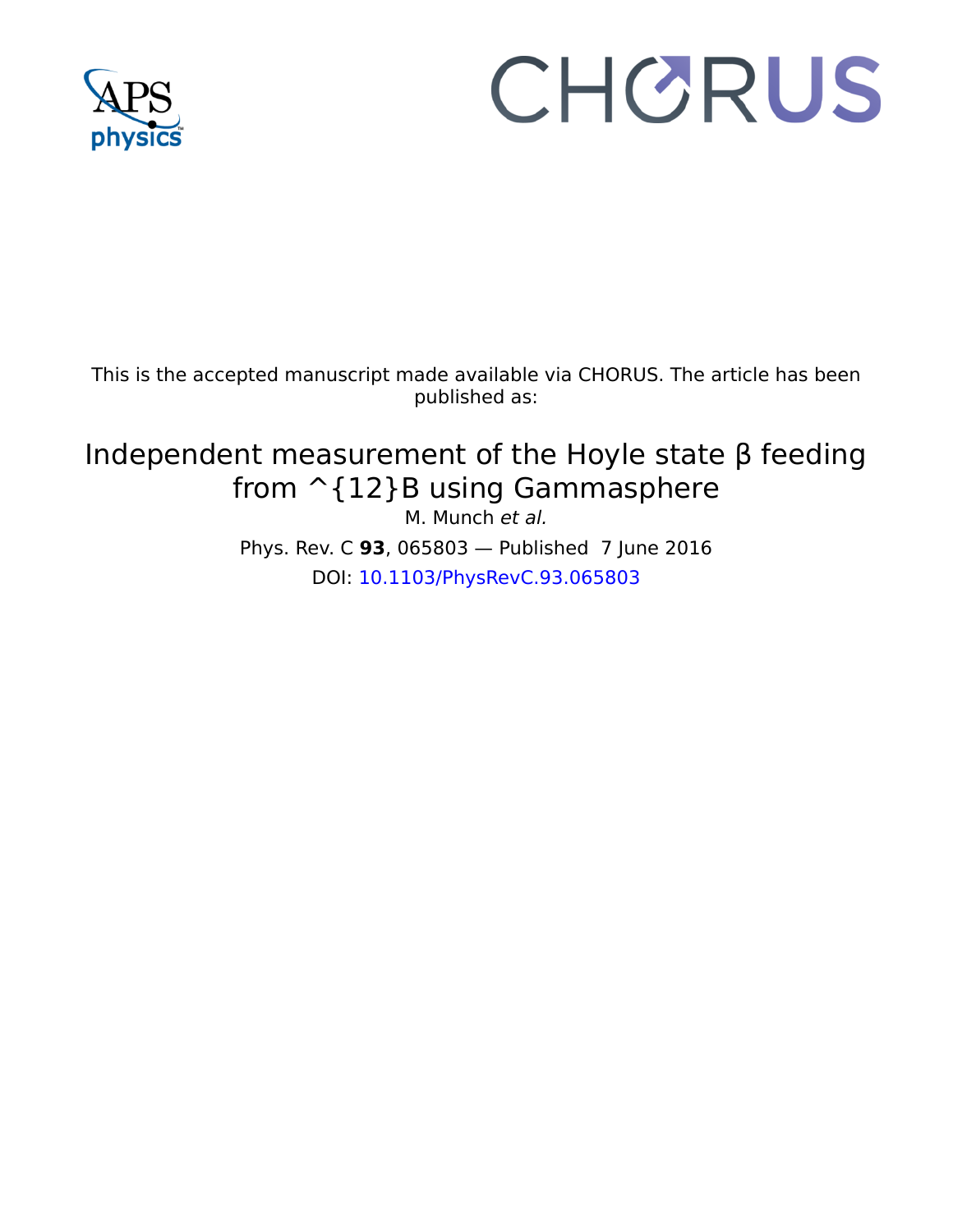## Independent measurement of the Hoyle state  $\beta$  feeding from <sup>12</sup>B using Gammasphere

M. Munch,<sup>1</sup> M. Alcorta,<sup>2, 3</sup> H. O. U. Fynbo,<sup>1,\*</sup> M. Albers,<sup>3</sup> S. Almaraz-Calderon,<sup>3,[†](#page-3-1)</sup> M. L. Avila,<sup>3</sup> A. D.

Ayangeakaa,<sup>3</sup> B. B. Back,<sup>3</sup> P. F. Bertone,<sup>3, [‡](#page-3-2)</sup> P. F. F. Carnelli,<sup>4</sup> M. P. Carpenter,<sup>3</sup> C. J. Chiara,<sup>3,5</sup> J.

A. Clark,<sup>3</sup> B. DiGiovine,<sup>3</sup> J. P. Greene,<sup>3</sup> J. L. Harker,<sup>3,5</sup> C. R. Hoffman,<sup>3</sup> N. J. Hubbard,<sup>6</sup> C. L.

Jiang,<sup>3</sup> O. S. Kirsebom,<sup>1</sup> T. Lauritsen,<sup>3</sup> K. L. Laursen,<sup>1</sup> S. T. Marley,<sup>3,7, [§](#page-3-3)</sup> C. Nair,<sup>3</sup> O. Nusair,<sup>3</sup>

D. Santiago-Gonzalez,  $3, 8$  J. Sethi,  $3, 5$  D. Seweryniak,  $3$  R. Talwar,  $3$  C. Ugalde,  $3, 9, 10$  and S. Zhu<sup>3</sup>

 $1$ Department of Physics and Astronomy, Aarhus University 8000 Aarhus C, Denmark

<sup>2</sup>TRIUMF, 4004 Westbrook Mall, Vancouver, British Columbia V6T 2A3, Canada

<sup>3</sup>Physics Division, Argonne National Laboratory, Argonne, IL 60439, USA

<sup>4</sup>Laboratorio Tandar, Comisin Nacional de Energa Atmica, B1650KNA Buenos Aires, Argentina

<sup>5</sup>Department of Chemistry and Biochemistry, University of Maryland, College Park, MD 20742, USA

 $6$ Department of Physics, University of York, York Y010 5DD, United Kingdom

<sup>7</sup>Physics Department,Western Michigan University, Kalamazoo, MI 49008, USA

 $8$ Louisiana State University, Department of Physics & Astronomy, 224

Nicholson Hall, Tower Dr., Baton Rouge, LA 70803-4001, USA

<sup>9</sup>Department of Astronomy and Astrophysics, University of Chicago, Chicago, IL 60637, USA

 $10$ Joint Institute for Nuclear Astrophysics, Chicago, IL 60637, USA

Using an array of high-purity Compton-suppressed germanium detectors, we performed an independent measurement of the  $\beta$ -decay branching ratio from <sup>12</sup>B to the second-excited state, also known as the Hoyle state, in <sup>12</sup>C. Our result is 0.64(11) %, which is a factor  $\sim$ 2 smaller than the previously established literature value, but is in agreement with another recent measurement. This could indicate that the Hoyle state is more clustered than previously believed. The angular correlation of the Hoyle state  $\gamma$  cascade has also been measured for the first time. It is consistent with theoretical predictions.

PACS numbers: 26., 26.20.Fj, 27.20.+n, 23.20.En

#### I. INTRODUCTION

Carbon is the fourth most abundant element in the Universe and it plays a key role in stellar nucleosynthesis. It is mainly formed in stars at a temperature of  $10^8\t{-}10^9$ K in the triple- $\alpha$  fusion reaction, which proceeds via the second-excited state, also known as the Hoyle state, at 7.65 MeV in <sup>12</sup>C, famously proposed by Hoyle in 1953 [\[1\]](#page-7-0).

The first attempt to theoretically explain the structure of the state was the linear alpha chain model by Morinaga in 1956 [\[2\]](#page-7-1), where he, furthermore, conjectured a  $2^+$  state in the 9–10 MeV region. Several more sophisticated models have been developed since, as summarized in Ref. [\[3\]](#page-7-2). Most of these models predict a collective  $2^+$  excitation of the Hoyle state in the region of 0.8–2.3 MeV above it. Interestingly, the collective state increases the triple- $\alpha$ reaction rate at  $T > 10^9$  K by a factor of 5-10 compared to the results of Caughlan et al. [\[4,](#page-7-3) [5\]](#page-7-4). This makes it highly relevant for core collapse supernovae  $[6-9]$ .

Experimentally, it is challenging to investigate this energy region, since there are contributions from several broad states and from the so-called Hoyle state "ghost anomaly" [\[10](#page-7-7)[–12\]](#page-7-8). Using inelastic proton scattering, Freer et al. provided the first evidence for a broad  $2^+$  contribution at  $9.6(1)$  MeV with a width of  $600(100)$  keV [\[5\]](#page-7-4). Itoh *et al.* corroborated these results using inelastic  $\alpha$ scattering [\[13\]](#page-7-9) and a simultaneous analysis was published as well [\[14\]](#page-7-10). Results from an experiment using the alternative  ${}^{12}C(\gamma, \alpha)$ <sup>8</sup>Be reaction also identified a 2<sup>+</sup> state in this region, but at  $10.13^{+0.06}_{-0.05}$ MeV and with a much larger width of  $2080^{+330}_{-260}$  keV [\[15,](#page-7-11) [16\]](#page-7-12). The reason for this discrepancy is presently not understood. A natural explanation would be that several  $2^+$  resonances are present in the region, and that the different reaction mechanisms populate these with different strength.

An alternative experimental probe is the  $\beta$  decay of <sup>12</sup>B and <sup>12</sup>N. Due to the selection rules, decay of these  $1^+$ systems will predominantly populate states with spin and parity  $0^+$ ,  $1^+$  or  $2^+$  and not the  $3^-$  state at 9.64 MeV, which is the dominant channel in inelastic scattering experiments. This technique has been used in several studies of <sup>12</sup>C [\[17](#page-7-13)[–22\]](#page-7-14), but none of these has identified a  $2^+$  state at 10 MeV. The  $\beta$  decay populates a somewhat featureless excitation spectrum in <sup>12</sup>C which is analyzed with the R-matrix formalism in Ref. [\[22\]](#page-7-14). This analysis identified both  $0^+$  and  $2^+$  resonances in the 10.5 MeV to 12 MeV region with recommended energies for both resonances at 11 MeV. The R-matrix analysis includes a large contribution from the high energy tail of the Hoyle state, which is sometimes referred to as the "ghost anomaly" [\[10,](#page-7-7) [11\]](#page-7-15). This contribution is strongly dependent on the branching

<span id="page-3-0"></span><sup>∗</sup> Corresponding author: [fynbo@phys.au.dk](mailto:fynbo@phys.au.dk)

<span id="page-3-1"></span><sup>†</sup> Present address Department of Physics, The Florida State University, Tallahassee, FL 32306, USA

<span id="page-3-2"></span><sup>‡</sup> Present address: Marshall Space Flight Center, Huntsville, Alabama 35811, USA

<span id="page-3-3"></span><sup>§</sup> Present address: Louisiana State University, Department of Physics & Astronomy, 224 Nicholson Hall, Tower Dr., Baton Rouge, LA 70803-4001, USA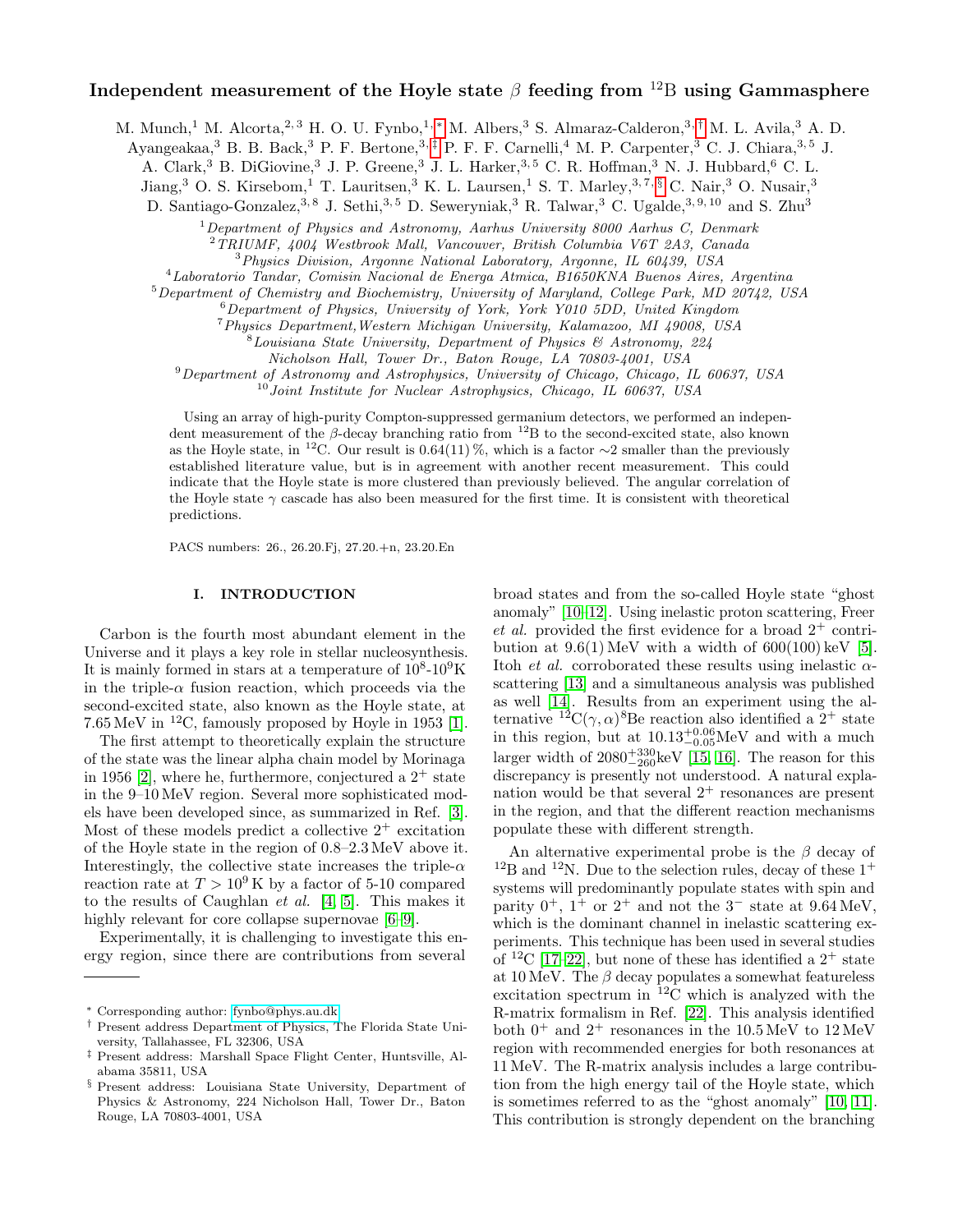

<span id="page-4-0"></span>FIG. 1. Level scheme of  ${}^{12}$ C also showing the  $\alpha$ -threshold and the <sup>12</sup>B ground state. Energies are given in MeV relative to the ground state of  $^{12}C$  [\[12\]](#page-7-8).

ratio with which the Hoyle state is populated in the  $\beta$ decay.

In the most recent experimental study of the  $\beta$  decay, the beam was implanted in a silicon detector, which provided accurate normalization of the branching ratios, resulting in a revision of several of these [\[21\]](#page-7-16). More specifically, the branching ratio to the Hoyle state from the decay of <sup>12</sup>B was determined to be  $0.58(2)\%$ , which is inconsistent with the previously established value of  $1.2(3)\%$  [\[12,](#page-7-8) [23\]](#page-8-0)  $(1.5(3)\%$  is listed in Ref. [\[12\]](#page-7-8), but this should be revised [\[23\]](#page-8-0)). The reduced branching ratio for the population of the Hoyle state was used in the R-matrix analysis [\[22\]](#page-7-14). Furthermore, as the  $\beta$  decay to a pure  $3\alpha$ cluster system is forbidden, a precise measurement of the branching ratio will provide insight into the strength of the cluster-breaking component of the Hoyle state [\[24\]](#page-8-1). It is therefore important to provide experimental confirmation of the reduced branching ratio measured in Ref. [\[21\]](#page-7-16).

Here, we report on an independent measurement of this branching ratio through a measurement of the  $\gamma$  decay of the Hoyle state with an array of high-purity germanium detectors. The results of a preliminary analysis have been reported in [\[25\]](#page-8-2).

#### II. METHOD

Figure [1](#page-4-0) shows the lowest states in <sup>12</sup>C, the triple- $\alpha$ threshold and the ground state of  $^{12}B$ . The first-excited state is below the  $\alpha$  threshold and will only  $\gamma$  decay, whereas the Hoyle state cannot  $\gamma$  decay directly to the ground state as it is a  $0^+$  level. It can, however, decay via the first-excited state by emission of a 3215-keV photon.

The number of  $\gamma$  decays from the Hoyle state can be determined by counting the number of 3215-keV photons, and by furthermore requiring a simultaneous detection of a 4439-keV  $\gamma$  ray, the background is vastly reduced. The product of the branching ratio to the Hoyle state and its relative  $\gamma$  width can then be determined by normalizing to the decay of the first-excited state

<span id="page-4-2"></span>BR(7.65) 
$$
\frac{\Gamma_{\gamma}}{\Gamma}
$$
 = BR(4.44)  $\frac{N_{\gamma\gamma}}{N_{4.44} \epsilon_{3.21} C_{\theta}}$ , (1)



<span id="page-4-1"></span>FIG. 2. (Color online) CAD drawing of the chamber manufactured from a Bonner sphere. (A) Bonner sphere, (B) vacuum flange, (C) target holder / Faraday cup, (D) electrical feed through, (E) O-rings

where  $N_{\gamma\gamma}$  is the number of coincidence events,  $\epsilon_{3.21}$  the efficiency for detecting a 3215-keV photon and  $C_{\theta}$  corrects for the angular correlation between the two photons.

The relative  $\gamma$  width can be determined from all available data for the relative radiative width [\[26\]](#page-8-3), excluding Seeger *et al.* [\[27\]](#page-8-4), by subtracting the recommended rela-tive pair width from [\[3\]](#page-7-2); yielding  $\frac{\Gamma_{\gamma}}{\Gamma} = 4.07(11) \times 10^{-4}$ . A conservative estimate of the branching ratio to the first excited state,  $BR(4.44) = 1.23(5)\%$  has been published in [\[12\]](#page-7-8).

Using this method, the branching ratio can be determined solely with  $\gamma$ -ray detectors, providing an experiment with entirely different systematic uncertainties than previous measurements based on detection of  $\alpha$  or  $\beta$  particles.

#### III. EXPERIMENT

<sup>12</sup>B was produced via the <sup>11</sup>B $(d, p)$ <sup>12</sup>B reaction in inverse kinematics, using a pulsed (40 ms on, 40 ms off) 40-MeV <sup>11</sup>B beam delivered by the Argonne Tandem-Linac Accelerator System (ATLAS) located at Argonne National Laboratory. A deuterated titanium foil  $(TiD_2)$ , sufficiently thick to stop the beam, was used as target. The target was manufactured according to the method discussed in Ref. [\[28\]](#page-8-5) and it contained approximately 1.5 mg/cm<sup>2</sup> deuterium (estimated by weight).

Photons were detected using Gammasphere [\[29\]](#page-8-6), which is an array of 110 high-purity Compton-suppressed germanium detectors of which 98 were operational during the experiment. The array was operated in singles mode, where any of the detectors could trigger the data acquisition (DAQ). Data were only acquired during the beam-off period. Therefore, only delayed activity was measured (the half life of  $^{12}B$  is  $20.20(2)$  ms [\[12\]](#page-7-8)). For each event, the time relative to beam-off as well as the energy and time for each  $\gamma$  ray in the detectors were recorded.

In order to minimize bremsstrahlung caused by highenergy  $\beta$  particles, a low-Z chamber was designed - see Figure [2.](#page-4-1) The chamber was manufactured from a Bonner sphere and was designed to minimize contribution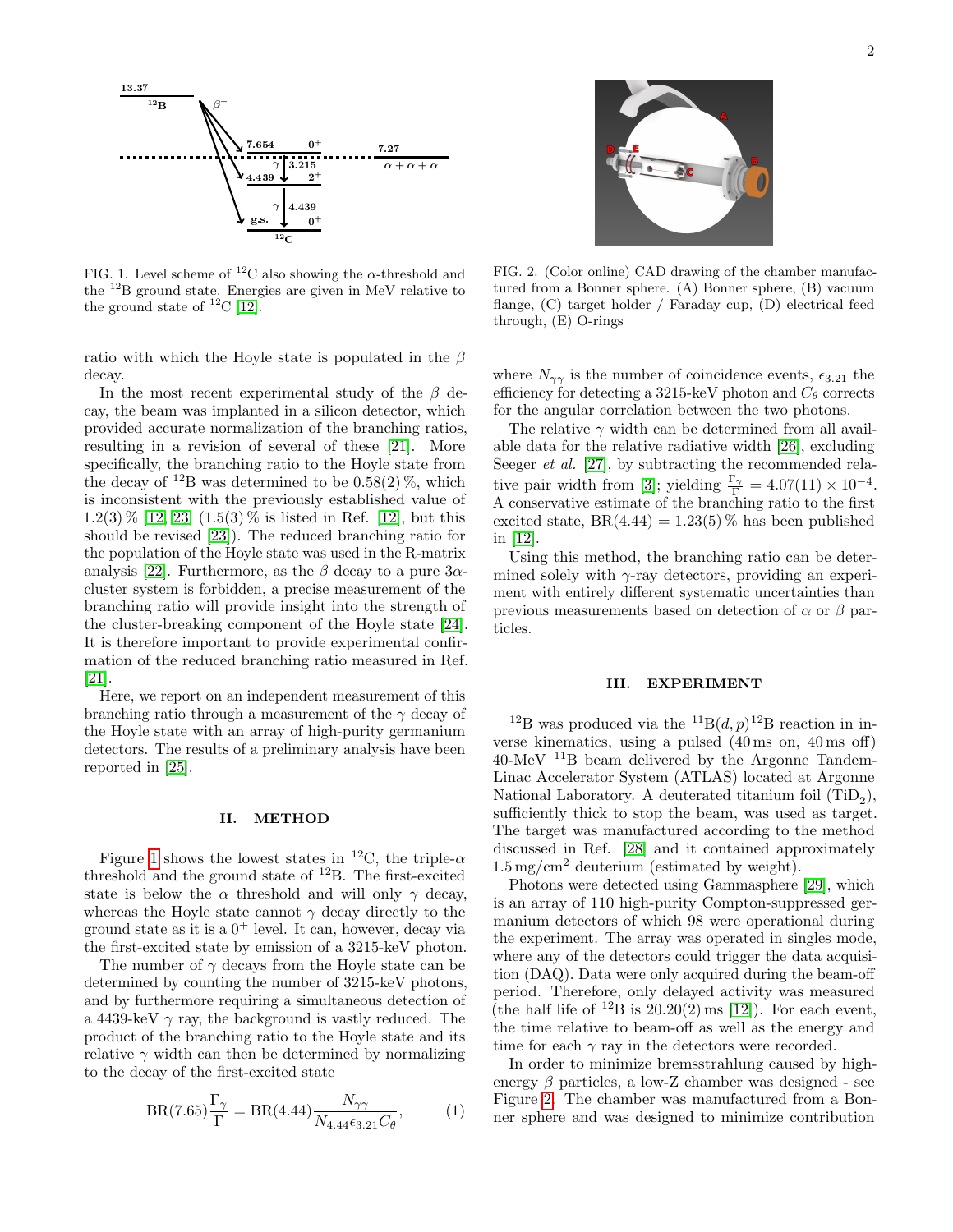

<span id="page-5-0"></span>FIG. 3. The entire singles spectrum acquired during the beamoff period. The 4439-keV peak (A) and its escape peaks (B,C) are clearly visible. The insert shows the 3.1–3.5 MeV region. A small structure is visible around 3215 keV, indicated by an arrow.

from bremsstrahlung while maintaining high gamma-ray efficiency.

#### IV. ANALYSIS

#### A. Yield

During the experiment  $\sim 10^9$   $\gamma$  rays were collected in 67 hours. The singles spectrum is displayed in Fig. [3,](#page-5-0) where the transition from the first-excited state in <sup>12</sup>C at  $4439.5 \pm 0.7$ (sys) keV (A) together with the first (B) and second escape (C) peaks at lower energy are clearly seen. The insert shows the region from 3.1–3.5 MeV in which a structure around 3215 keV is visible, as indicated by an arrow. However, the region is dominated by a peak at 3200 keV.

The 4439-keV peak was fitted with a sum of a Gaussian distribution, a skewed Gaussian distribution, a linear background and a smoothed step function [\[30\]](#page-8-7). In order to minimize systematic effects, the fit was performed with the Poisson log likelihood ratio [\[31\]](#page-8-8) using the MINUIT minimizer [\[32\]](#page-8-9). From this procedure, the area of the peak was determined to be  $N_{4.44} = 9.20(2) \times 10^6$ , where the error was dominated by uncertainties in the functional form of the peak.

#### B. Coincidence spectrum

To obtain a coincidence spectrum, a gate was placed on the relative time between the two  $\gamma$  rays and on the energy of the 4439-keV transition. The widths of these gates were chosen to minimize any systematic effects..



<span id="page-5-1"></span>FIG. 4. (Color online) Coincidence spectrum, acquired by gating on the 4439 keV peak and the time difference. A clear peak centered at 3217 keV is consistent with the Hoyle state decaying via the first-excited state.

The coincidence spectrum is given in Fig. [4,](#page-5-1) where a clear peak centered at  $3216.9\frac{\pm 0.7\,\mathrm{(sys)}}{\pm 0.4\,\mathrm{(stat)}}$  keV is visible. This is consistent with a cascade decay of the Hoyle state via the first-excited level. The peak was fitted with the same functional form as in the previous section, but the parameters for the skewed Gaussian are determined from peaks I-III in Fig. [3.](#page-5-0) Peak I-III originate from <sup>56</sup>Mn and <sup>56</sup>Co produced in beam by reactions with Ti. The area of the peak, determined from the fit, is  $N_{\gamma\gamma} = 58(9)$ .

#### C. Efficiency

The relative efficiency was determined using the standard calibration sources <sup>152</sup>Eu and <sup>56</sup>Co mounted at the target position. This provides calibration points, both at low energy and in the important 3-MeV region. The absolute efficiency was calculated using the coincidence method, including a correction for random coincidence events, for both a  $60^{\circ}$ Co source and <sup>24</sup>Mg, which was produced by in-beam reactions [\[33\]](#page-8-10). From this procedure, the absolute efficiency at 3217 keV was determined to be  $\epsilon_{3.21} = 2.94(2)\%.$ 

#### D. Angular correlation

Due to the excellent angular coverage of Gammasphere, it is possible to measure the angular correlation of the two  $\gamma$  rays, which had not been measured previously. Using the gates described above and in addition requiring the energy of the second  $\gamma$  ray to be within 10 keV of 3217 keV, it is possible to extract the true coincidence events plus some background. The shape of the background was determined by gating outside the peak, and was found to be flat.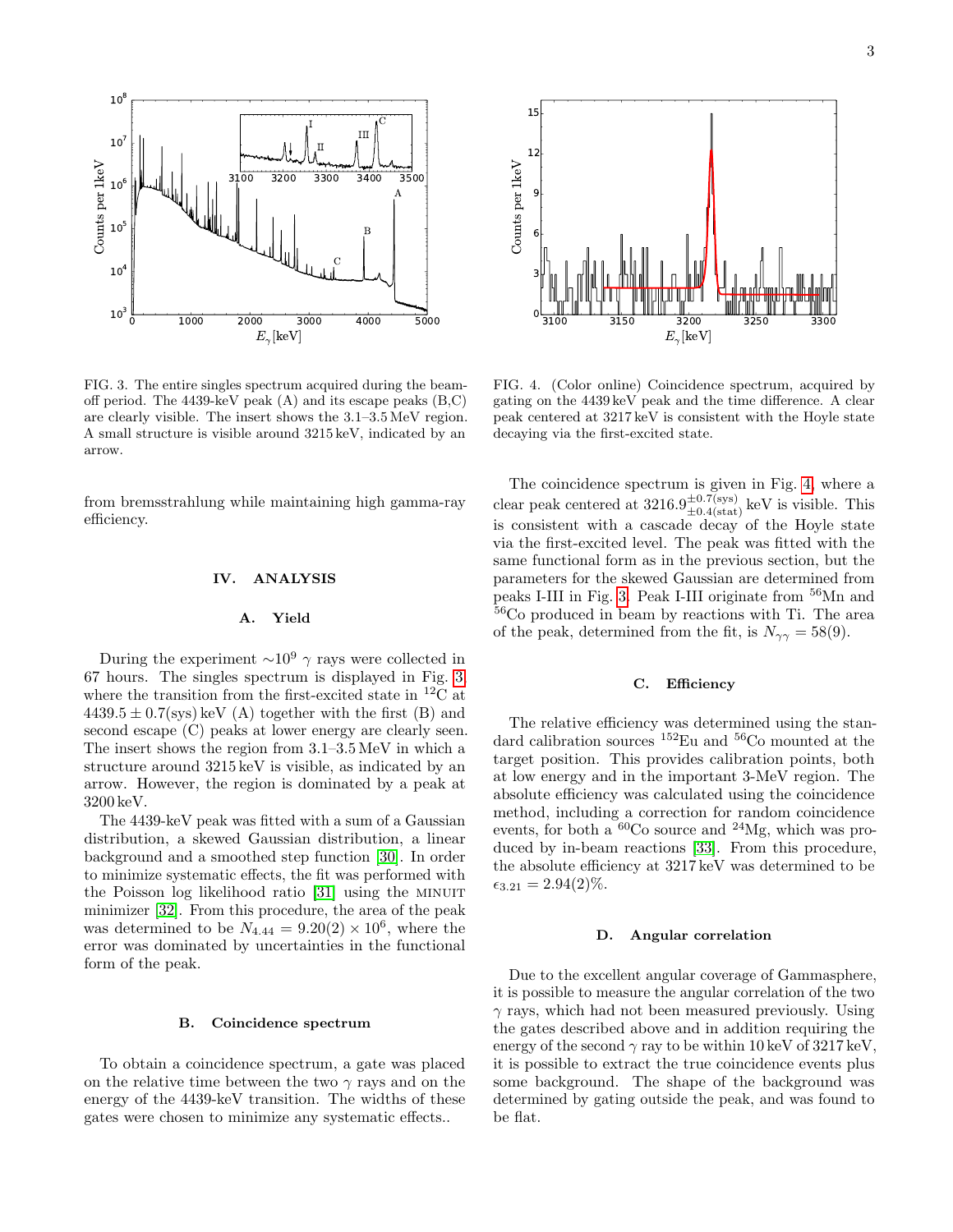

<span id="page-6-1"></span>FIG. 5. (Color online) Angular correlation of the Hoyle state  $\gamma$  cascade corrected for the geometric efficiency (number of detector pairs with a given angle between them). The solid line shown is the best fit to equation [\(2\)](#page-6-0).

The angular correlation, corrected for the geometric efficiency (number of detector pairs with a given angle between them), is shown in Fig. [5,](#page-6-1) together with the best fit to the equation

<span id="page-6-0"></span>
$$
W(\theta) = k \left[ 1 + a_2 \cos^2(\theta) + a_4 \cos^4(\theta) \right],
$$
 (2)

where  $\theta$  is the angle between the two  $\gamma$  rays. The result of the fit is  $a_2 = -3.3(7)$  and  $a_4 = 4.2(9)$ , which is consistent with the theoretical expectations  $a_2 = -3$  and  $a_4 = 4$  for a  $0 \rightarrow 2 \rightarrow 0$  cascade [\[34\]](#page-8-11).

With the theoretical angular correlation confirmed, it can be used to estimate the correction factor  $C_{\theta}$  from eq. [\(1\)](#page-4-2). This is done with a simple Monte Carlo simulation of the detector setup, which gives  $C_{\theta} = 1.00(1)$ , as was expected from the large angular coverage by Gammasphere.

#### E. Extraction of branching ratio

The property directly measured in this experiment is the product of the relative  $\gamma$  width and the  $\beta$  feeding of the Hoyle state

<span id="page-6-2"></span>
$$
BR(7.65) \frac{\Gamma_{\gamma}}{\Gamma} = 2.6(4) \times 10^{-4}.
$$
 (3)

Inserting the calculated value for the relative  $\gamma$  width into equation [\(3\)](#page-6-2) gives

$$
BR(7.65) = 0.64(11)\,\%,\tag{4}
$$

which is clearly inconsistent with the previous literature value of  $1.2(3)\%$  [\[12,](#page-7-8) [23\]](#page-8-0), but agrees with that of  $0.58(2)\%$ found in Ref. [\[21\]](#page-7-16). Therefore, the feeding of the Hoyle state from  $^{12}B$  is roughly a factor of 2 smaller than indicated by Refs. [\[12,](#page-7-8) [23\]](#page-8-0).

#### V. DISCUSSION

The branching ratio from  $^{12}B$  and  $^{12}N$  to the Hoyle state is a sensitive way to probe the clustering of this state, as the β-decay matrix element to the pure  $3\alpha$ system is exactly zero due to the Pauli principle [\[24\]](#page-8-1). The fact that  $\beta$  decay is possible means that the Hoyle state must contain some  $\alpha$ -cluster breaking component. Theoretically, this is obtained by mixing shell-model-like states with cluster states as it is done; e.g; in Fermionic Molecular Dynamics (FMD) [\[35,](#page-8-12) [36\]](#page-8-13) and Antisymmetrized Molecular Dynamics (AMD) approach [\[24\]](#page-8-1). Alpha-cluster breaking was explicitly investigated in Ref. [\[37\]](#page-8-14) using a hybrid shell/cluster model, where it was found that the spin-orbit force significantly changes the excited  $0^+$ states.

Here, we compute the  $\log ft$  value, which can be directly compared with these models. The available phase space (f factor) for  $\beta$  decay from the ground state of <sup>12</sup>B to the Hoyle state was computed using the method in [\[38\]](#page-8-15), with the excitation energy and half life from [\[12\]](#page-7-8). With this input our result is

$$
\log ft = 4.50(7). \tag{5}
$$

Due to the large change of the measured branching ratio compared to previous results [\[12\]](#page-7-8), the theoretical prediction of the AMD model,  $log ft = 4.3$  [\[24\]](#page-8-1), is no longer compatible with the experiment.

Hence, our branching ratio, together with the branching ratio for both <sup>12</sup>B and <sup>12</sup>N from Hyldegaard *et al.* [\[21\]](#page-7-16), indicate that the  $\alpha$  clustering of the Hoyle state is more pronounced than previously believed.

#### VI. CONCLUSION AND OUTLOOK

The  $\beta$ -decay branching ratio from <sup>12</sup>B to the secondexcited state of <sup>12</sup>C has been measured using an array of high-purity Compton-suppressed germanium detectors. The branching ratio was determined by counting the Hoyle state  $\gamma$  decay, and normalizing to the decay of the firstexcited state. The result is  $0.64(11)\%$ , consistent with the value found in [\[21\]](#page-7-16), but is a factor  $\sim$ 2 smaller than the previously-established value from [\[12\]](#page-7-8). The updated branching was used to compute  $log ft = 4.50(7)$ , which is not consistent with latest results from AMD calculations [\[24\]](#page-8-1). Our results indicate that the clustering of the Hoyle state is more pronounced than previously thought.

The angular correlation between the two photons emitted in the decay of the Hoyle state has also been measured. The distribution was consistent with theoretical expectations [\[34\]](#page-8-11).

The errors on the present measurement are dominated by the uncertainty on the number of coincidence events, which contributes  $91\%$  of the total error, while 6% and 2 % come from the branching ratio to the first-excited state and the relative  $\gamma$  width of the Hoyle state, respectively.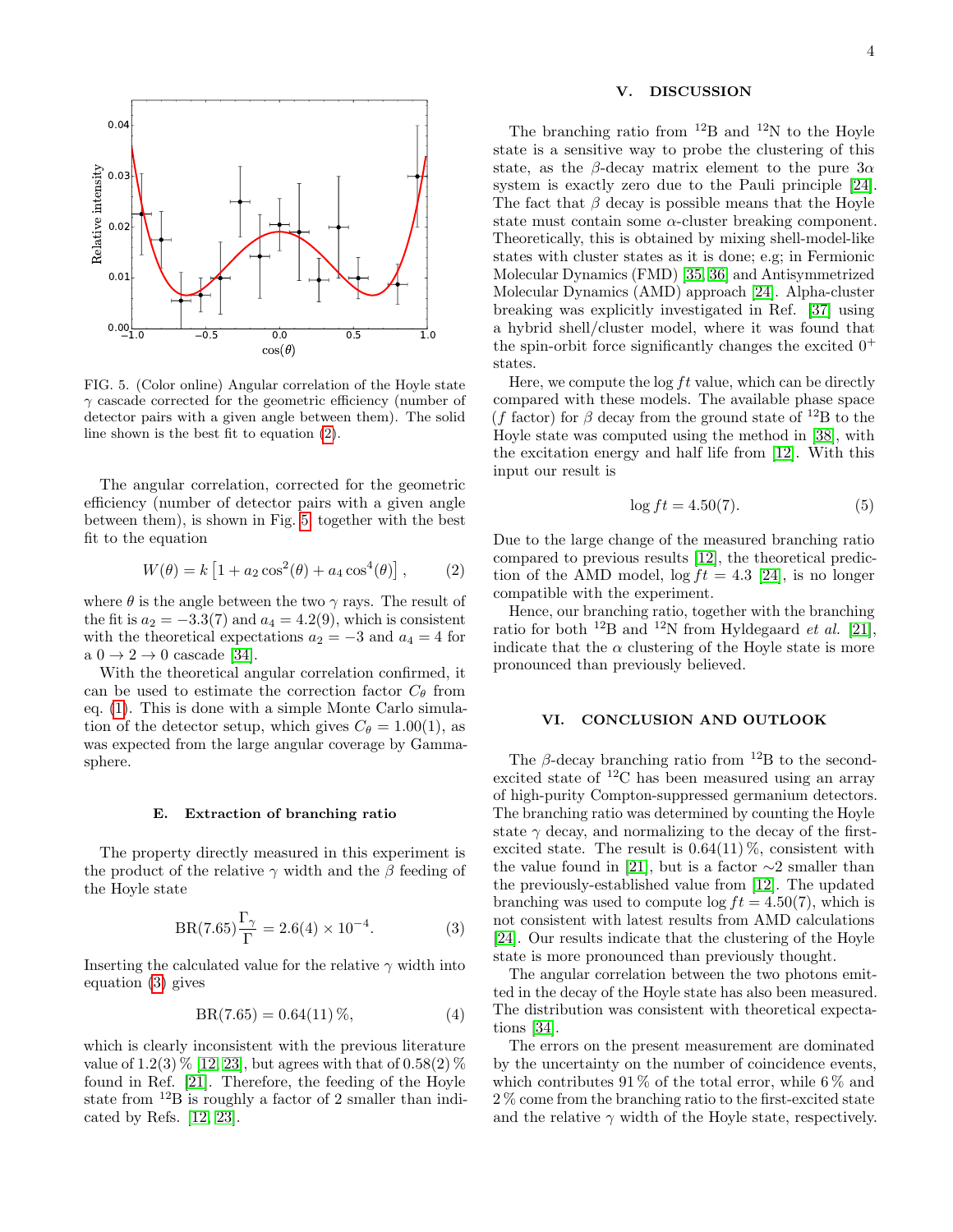Therefore, it is possible to make a  $\sim 6\%$  measurement of either the  $\gamma$  width or the  $\beta$ -branching ratio by increasing statistics.

During the experiment, the beam current was limited to 2 pnA in order to minimize neutron damage to Gammasphere. The main source for these neutrons was reactions with titanium since the beam energy is above the Coulomb barrier. Exchanging titanium with hafnium permits running with higher beam currents which, when combined with digital Gammasphere [\[39\]](#page-8-16), would make it possible to accumulate sufficient statistics. Research into production of such a target is ongoing.

- <span id="page-7-0"></span>[1] F. Hoyle, [The Astrophysical Journal Supplement Series](http://dx.doi.org/10.1086/190005) 1[, 121 \(1954\).](http://dx.doi.org/10.1086/190005)
- <span id="page-7-1"></span>[2] H. Morinaga, [Physical Review](http://dx.doi.org/10.1103/PhysRev.101.254) 101, 254 (1956).
- <span id="page-7-2"></span>[3] M. Freer and H. Fynbo, [Progress in Particle and Nuclear](http://dx.doi.org/10.1016/j.ppnp.2014.06.001) Physics 78[, 1 \(2014\).](http://dx.doi.org/10.1016/j.ppnp.2014.06.001)
- <span id="page-7-3"></span>[4] G. R. Caughlan and W. A. Fowler, [Atomic Data and](http://dx.doi.org/10.1016/0092-640X(88)90009-5) [Nuclear Data Tables](http://dx.doi.org/10.1016/0092-640X(88)90009-5) 40, 283 (1988).
- <span id="page-7-4"></span>[5] M. Freer, H. Fujita, Z. Buthelezi, J. Carter, R. W. Fearick, S. V. Förtsch, R. Neveling, S. M. Perez, P. Papka, F. D. Smit, J. A. Swartz, and I. Usman, [Physical Review C](http://dx.doi.org/10.1103/PhysRevC.80.041303) 80[, 041303 \(2009\).](http://dx.doi.org/10.1103/PhysRevC.80.041303)
- <span id="page-7-5"></span>[6] C. Tur, A. Heger, and S. M. Austin, [The Astrophysical](http://dx.doi.org/10.1086/523095) Journal 671[, 821 \(2007\).](http://dx.doi.org/10.1086/523095)
- [7] C. Tur, A. Heger, and S. M. Austin, [The Astrophysical](http://dx.doi.org/10.1088/0004-637X/718/1/357) Journal 718[, 357 \(2010\).](http://dx.doi.org/10.1088/0004-637X/718/1/357)
- [8] G. Magkotsios, F. X. Timmes, and M. Wiescher, [The](http://dx.doi.org/10.1088/0004-637X/741/2/78) [Astrophysical Journal](http://dx.doi.org/10.1088/0004-637X/741/2/78) 741, 78 (2011).
- <span id="page-7-6"></span>[9] L. The, D. D. Clayton, L. Jin, and B. S. Meyer, [The](http://dx.doi.org/ 10.1086/306057) [Astrophysical Journal](http://dx.doi.org/ 10.1086/306057) 504, 500 (1998).
- <span id="page-7-7"></span>[10] F. C. Barker and P. B. Treacy, [Nuclear Physics](http://dx.doi.org/10.1016/0029-5582(62)91014-3) 38, 33 [\(1962\).](http://dx.doi.org/10.1016/0029-5582(62)91014-3)
- <span id="page-7-15"></span>[11] D. H. Wilkinson, D. E. Alburger, A. Gallmann, and P. F. Donovan, ["Alpha-Particle Emission in the Decays of B12](http://link.aps.org/doi/10.1103/PhysRev.130.1953) [and N12,"](http://link.aps.org/doi/10.1103/PhysRev.130.1953) (1963).
- <span id="page-7-8"></span>[12] F. Ajzenberg-Selove, [Nuclear Physics A](http://dx.doi.org/10.1016/0375-9474(90)90271-M) 506, 1 (1990).
- <span id="page-7-9"></span>[13] M. Itoh, H. Akimune, M. Fujiwara, U. Garg, N. Hashimoto, T. Kawabata, K. Kawase, S. Kishi, T. Murakami, K. Nakanishi, Y. Nakatsugawa, B. K. Nayak, S. Okumura, H. Sakaguchi, H. Takeda, S. Terashima, M. Uchida, Y. Yasuda, M. Yosoi, and J. Zenihiro, [Physi](http://dx.doi.org/10.1103/PhysRevC.84.054308)cal Review C 84[, 054308 \(2011\).](http://dx.doi.org/10.1103/PhysRevC.84.054308)
- <span id="page-7-10"></span>[14] M. Freer, M. Itoh, T. Kawabata, H. Fujita, H. Akimune, Z. Buthelezi, J. Carter, R. W. Fearick, S. V. Förtsch, M. Fujiwara, U. Garg, N. Hashimoto, K. Kawase, S. Kishi, T. Murakami, K. Nakanishi, Y. Nakatsugawa, B. K. Nayak, R. Neveling, S. Okumura, S. M. Perez, P. Papka, H. Sakaguchi, Y. Sasamoto, F. D. Smit, J. a. Swartz, H. Takeda, S. Terashima, M. Uchida, I. Usman, Y. Yasuda, M. Yosoi, and J. Zenihiro, [Physical Review C](http://dx.doi.org/10.1103/PhysRevC.86.034320) 86, [034320 \(2012\).](http://dx.doi.org/10.1103/PhysRevC.86.034320)
- <span id="page-7-11"></span>[15] W. R. Zimmerman, M. W. Ahmed, B. Bromberger, S. C. Stave, A. Breskin, V. Dangendorf, T. Delbar, M. Gai, S. S. Henshaw, J. M. Mueller, C. Sun, K. Tittelmeier, H. R. Weller, and Y. K. Wu, [Physical Review Letters](http://dx.doi.org/10.1103/PhysRevLett.110.152502)

#### VII. ACKNOWLEDGMENTS

#### ACKNOWLEDGMENTS

This work is supported by the U.S. Department of Energy, Office of Science, Office of Nuclear Physics, under Contracts No. DE-AC02-06CH11357 and No. DE-FG02- 04ER41320 and Grant No. DE-FG02-94ER40834. This research used resources of ANL's ATLAS facility, which is a DOE Office of Science User facility. OSK acknowledges support from the Villum Foundation. We also acknowledge financial support from the European Research Council under ERC starting grant LOBENA, No. 307447

110[, 152502 \(2013\).](http://dx.doi.org/10.1103/PhysRevLett.110.152502)

- <span id="page-7-12"></span>[16] W. R. Zimmerman, *Direct observation of the second*  $2+$ state in 12C, [Ph.D. thesis,](http://digitalcommons.uconn.edu/dissertations/230/) University of Connecticut (2013).
- <span id="page-7-13"></span>[17] C. W. Cook, W. A. Fowler, C. C. Lauritsen, and T. Lauritsen, [Physical Review](http://dx.doi.org/10.1103/PhysRev.107.508) 107, 508 (1957).
- [18] D. E. Alburger, [Physical Review C](http://dx.doi.org/10.1103/PhysRevC.16.2394) 16, 2394 (1977).
- [19] H. O. U. Fynbo, C. A. A. Diget, U. C. Bergmann, M. J. G. Borge, J. Cederkäll, P. Dendooven, L. M. Fraile, S. Franchoo, V. N. Fedosseev, B. R. Fulton, W. Huang, J. Huikari, H. B. Jeppesen, A. S. Jokinen, P. Jones, B. Jonson, U. Köster, K. Langanke, M. Meister, T. Nilsson, G. Nyman, Y. Prezado, K. Riisager, S. Rinta-Antila, O. Tengblad, M. Turrion, Y. Wang, L. Weissman, K. Wilhelmsen, and J. Aystö, Nature 433[, 136 \(2005\).](http://dx.doi.org/10.1038/nature03219)
- [20] C. Diget, F. Barker, M. Borge, J. Cederkäll, V. Fedosseev, L. Fraile, B. Fulton, H. Fynbo, H. Jeppesen, B. Jonson, U. Köster, M. Meister, T. Nilsson, G. Nyman, Y. Prezado, K. Riisager, S. Rinta-Antila, O. Tengblad, M. Turrion, K. Wilhelmsen, and J. Aystö, [Nuclear Physics A](http://dx.doi.org/ 10.1016/j.nuclphysa.2005.05.159) 760, 3  $(2005).$
- <span id="page-7-16"></span>[21] S. Hyldegaard, C. Forssén, C. Diget, M. Alcorta, F. Barker, B. Bastin, M. Borge, R. Boutami, S. Brandenburg, J. Büscher, P. Dendooven, P. Van Duppen, T. Eronen, S. Fox, B. Fulton, H. Fynbo, J. Huikari, M. Huyse, H. Jeppesen, A. Jokinen, B. Jonson, K. Jungmann, A. Kankainen, O. Kirsebom, M. Madurga, I. Moore, P. Navrátil, T. Nilsson, G. Nyman, G. Onderwater, H. Penttilä, K. Peräjärvi, R. Raabe, K. Riisager, S. Rinta-Antila, A. Rogachevskiy, A. Saastamoinen, M. Sohani, O. Tengblad, E. Traykov, J. Vary, Y. Wang, K. Wilhelm-sen, H. Wilschut, and J. Äystö, [Physics Letters B](http://dx.doi.org/10.1016/j.physletb.2009.06.064)  $678$ , [459 \(2009\).](http://dx.doi.org/10.1016/j.physletb.2009.06.064)
- <span id="page-7-14"></span>[22] S. Hyldegaard, M. Alcorta, B. Bastin, M. J. G. Borge, R. Boutami, S. Brandenburg, J. Büscher, P. Dendooven, C. A. Diget, P. Van Duppen, T. Eronen, S. P. Fox, L. M. Fraile, B. R. Fulton, H. O. U. Fynbo, J. Huikari, M. Huyse, H. B. Jeppesen, A. S. Jokinen, B. Jonson, K. Jungmann, A. Kankainen, O. S. Kirsebom, M. Madurga, I. Moore, A. Nieminen, T. Nilsson, G. Nyman, G. J. G. Onderwater, H. Penttilä, K. Peräjärvi, R. Raabe, K. Riisager, S. Rinta-Antila, A. Rogachevskiy, A. Saastamoinen, M. Sohani, O. Tengblad, E. Traykov, Y. Wang, K. Wilhelmsen, H. W. Wilschut, and J. Aystö, [Physical Review C](http://dx.doi.org/10.1103/PhysRevC.81.024303) 81, 024303